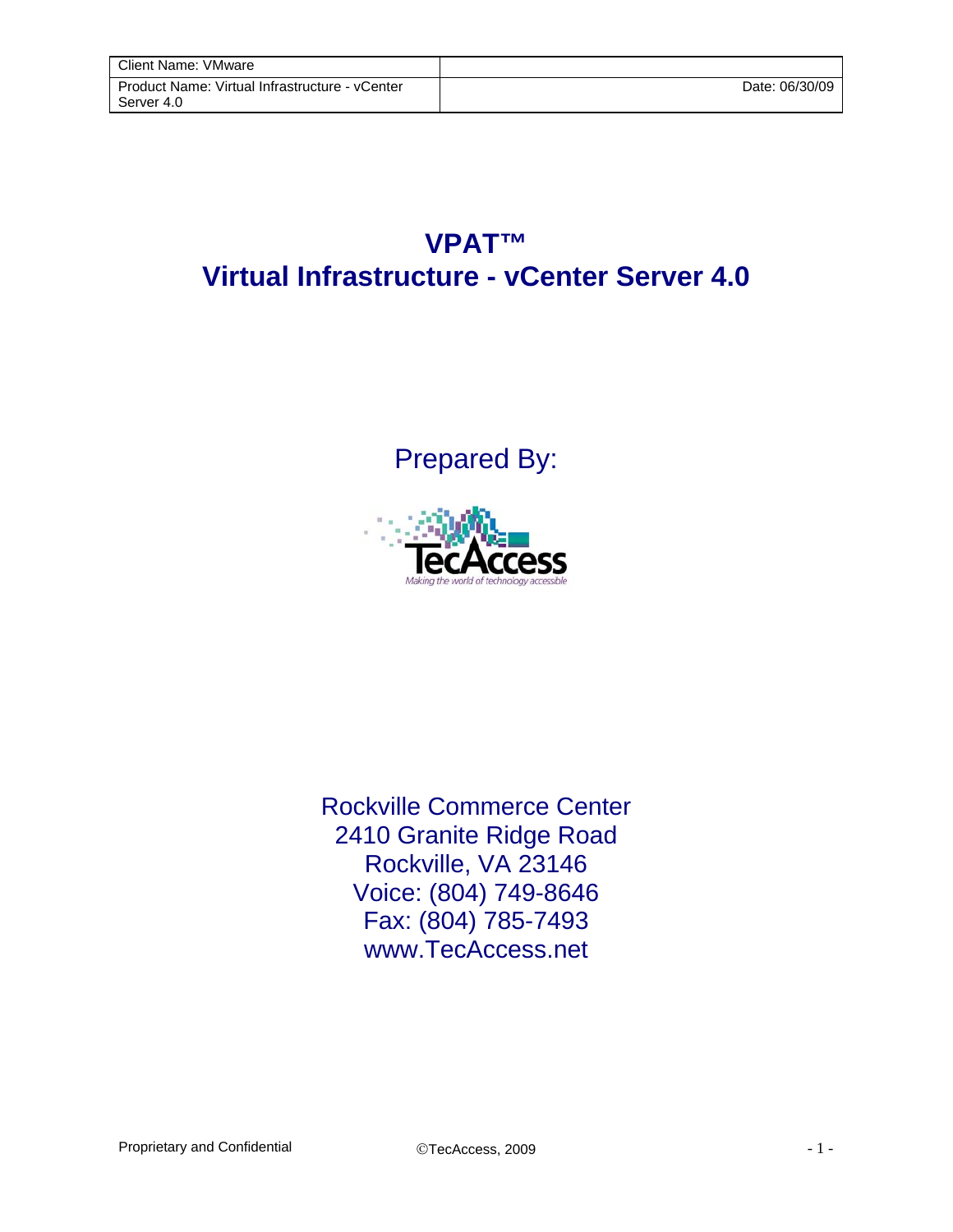## **VPAT**

**Product**: Virtual Infrastructure - vCenter Server 4.0 **Contact for more information:** http://www.vmware.com **Date:** June, 2009

| <b>Summary of Voluntary Product Accessibility Template</b>                      |                                              |                                                                                                                                                                          |
|---------------------------------------------------------------------------------|----------------------------------------------|--------------------------------------------------------------------------------------------------------------------------------------------------------------------------|
| <b>Criteria</b>                                                                 | <b>Supporting</b><br><b>Features</b>         | <b>Remarks and Explanations</b>                                                                                                                                          |
| Section 1194.21 Software<br><b>Applications and Operating</b><br><b>Systems</b> | <b>Supports</b><br>with<br><b>Exceptions</b> | Please reference the attached<br>1194.21 section.                                                                                                                        |
| Section 1194.22 Web-based<br>Internet Information and<br>Applications           | <b>Supports</b><br>with<br>exceptions        | The Web based GUI accessed<br>through the VmWare VI Web Access<br>Client 4.0 allows access to yCenter<br>Server 4.0<br>Please reference the attached<br>1194.22 section. |
| Section 1194.23<br><b>Telecommunications Products</b>                           | <b>Not</b><br>Applicable                     |                                                                                                                                                                          |
| Section 1194.24 Video and<br><b>Multimedia Products</b>                         | <b>Not</b><br>Applicable                     |                                                                                                                                                                          |
| Section 1194.25 Self-contained,<br><b>Closed Products</b>                       | <b>Not</b><br>Applicable                     |                                                                                                                                                                          |
| Section 1194.26 Desktop and<br><b>Portable Computers</b>                        | <b>Not</b><br>Applicable                     |                                                                                                                                                                          |
| Section 1194.31 Functional<br>Performance Criteria                              | <b>Supports</b><br>with<br><b>Exceptions</b> | Please reference the attached<br>1194.21, 1194.22 and 1194.31<br>sections.                                                                                               |
| Section 1194.41 Information,<br>Documentation and Support                       | <b>Supports</b>                              | Please reference the attached<br>1194.41 section                                                                                                                         |

| <b>Supporting Features (second column on VPAT)</b> |                                                                                                                    |
|----------------------------------------------------|--------------------------------------------------------------------------------------------------------------------|
| <b>Supports</b>                                    | Use this language when you determine the product $\parallel$<br>fully meets the letter and intent of the Criteria. |
| <b>Supports with Exceptions</b>                    | Use this language when you determine the product<br>does not fully meet the letter and intent of the               |

Proprietary and Confidential  $\qquad \qquad \odot$ TecAccess, 2009  $\qquad \qquad -2$  -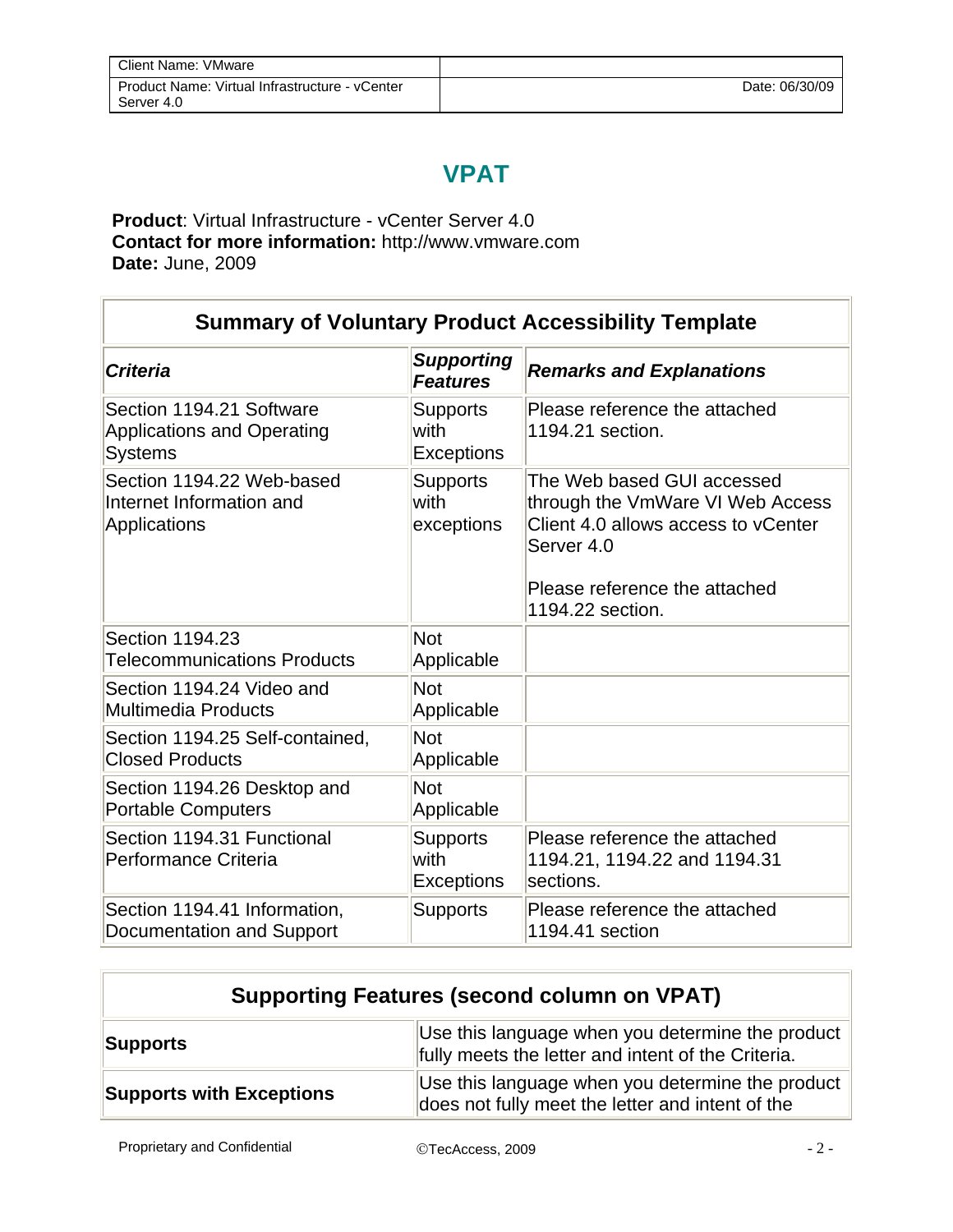| Client Name: VMware                                          |                |
|--------------------------------------------------------------|----------------|
| Product Name: Virtual Infrastructure - vCenter<br>Server 4.0 | Date: 06/30/09 |

|                                                                     | Criteria, but provides some level of access relative<br>to the Criteria.                                                                                                                                                                                                                                                                     |
|---------------------------------------------------------------------|----------------------------------------------------------------------------------------------------------------------------------------------------------------------------------------------------------------------------------------------------------------------------------------------------------------------------------------------|
| <b>Supports through Equivalent</b><br><b>Facilitation</b>           | Use this language when you have identified an<br>alternate way to meet the intent of the Criteria or<br>when the product does not fully meet the intent of<br>the Criteria.                                                                                                                                                                  |
| <b>Supports when combined with</b><br><b>Compatible AT</b>          | Use this language when you determine the product<br>fully meets the letter and intent of the Criteria when<br>used in combination with Compatible AT. For<br>example, many software programs can provide<br>speech output when combined with a compatible<br>screen reader (commonly used assistive<br>technology for people who are blind). |
| <b>Does not Support</b>                                             | Use this language when you determine the product<br>does not meet the letter or intent of the Criteria.                                                                                                                                                                                                                                      |
| <b>Not Applicable</b>                                               | Use this language when you determine that the<br>Criteria do not apply to the specific product.                                                                                                                                                                                                                                              |
| Not Applicable - Fundamental<br><b>Alteration Exception Applies</b> | Use this language when you determine a<br>Fundamental Alteration of the product would be<br>required to meet the Criteria (see the access board<br>standards for the definition of "fundamental<br>alteration").                                                                                                                             |

| 1194.21 Software Applications and Operating Systems |  |                        |                                 |
|-----------------------------------------------------|--|------------------------|---------------------------------|
| <b>Criteria</b>                                     |  | Supporting<br>Features | <b>Remarks and explanations</b> |

 $\overline{\phantom{0}}$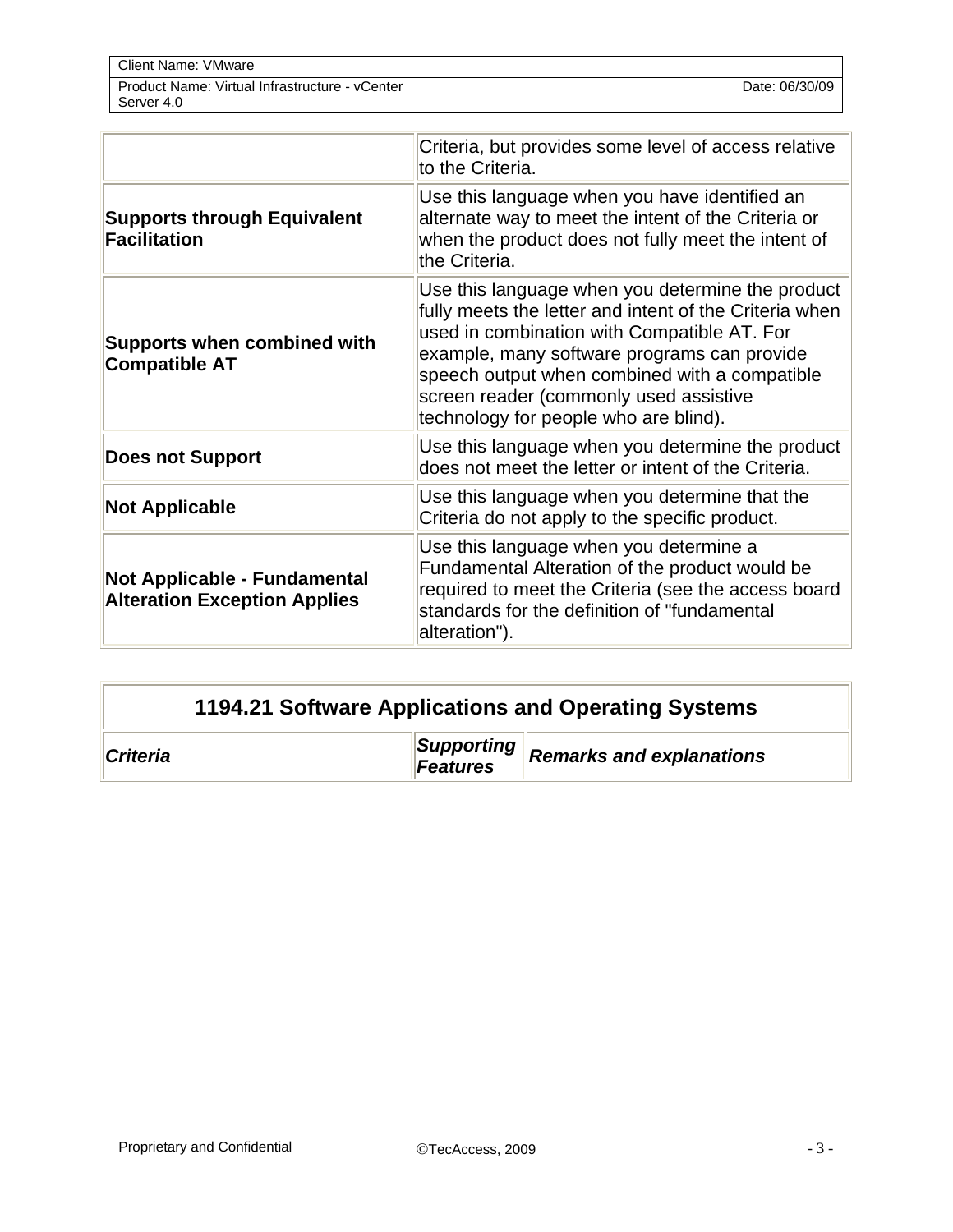| Client Name: VMware                                          |                |
|--------------------------------------------------------------|----------------|
| Product Name: Virtual Infrastructure - vCenter<br>Server 4.0 | Date: 06/30/09 |

| (a) When software is designed to<br>run on a system that has a<br>keyboard, product functions shall be<br>executable from a keyboard where<br>the function itself or the result of<br>performing a function can be<br>discerned textually. | <b>Supports</b><br>with<br><b>Exceptions</b> | The Windows based GUI accessed<br>through the VMware vSphere client<br>4.0 allows a good deal of keyboard<br>accessibility. Buttons in the main<br>interface can be reached via the tab<br>key, menus can be activated and<br>chosen, and items such as the "Hosts"<br>and Clusters" can be used via the<br>keyboard.<br>Exceptions do exist. The tabs in the |
|--------------------------------------------------------------------------------------------------------------------------------------------------------------------------------------------------------------------------------------------|----------------------------------------------|---------------------------------------------------------------------------------------------------------------------------------------------------------------------------------------------------------------------------------------------------------------------------------------------------------------------------------------------------------------|
|                                                                                                                                                                                                                                            |                                              | interfaces such as "Hosts and<br>Clusters" cannot be activated via the<br>keyboard, e.g., the "Datacenters,"<br>"Hosts," "Tasks and Events" and<br>"Alarms" tabs. While tabbing will<br>place focus on these buttons, they<br>cannot be activated via the Enter or<br>Space keys, which is the Windows<br>standard.                                           |
|                                                                                                                                                                                                                                            |                                              | The Web based interface does not<br>allow keyboard access to all screens<br>and all functions.                                                                                                                                                                                                                                                                |
|                                                                                                                                                                                                                                            |                                              | Many links of dialogs such as those<br>found on the Configuration screen<br>accessed through the individual Hosts<br>screen cannot be accessed or<br>activated via the keyboard.                                                                                                                                                                              |
|                                                                                                                                                                                                                                            |                                              | In addition the focus will lock on some<br>fields making it impossible to navigate<br>via the keyboard. An example can be<br>seen in the Configuration screen<br>accessed through the individual Hosts<br>screen.                                                                                                                                             |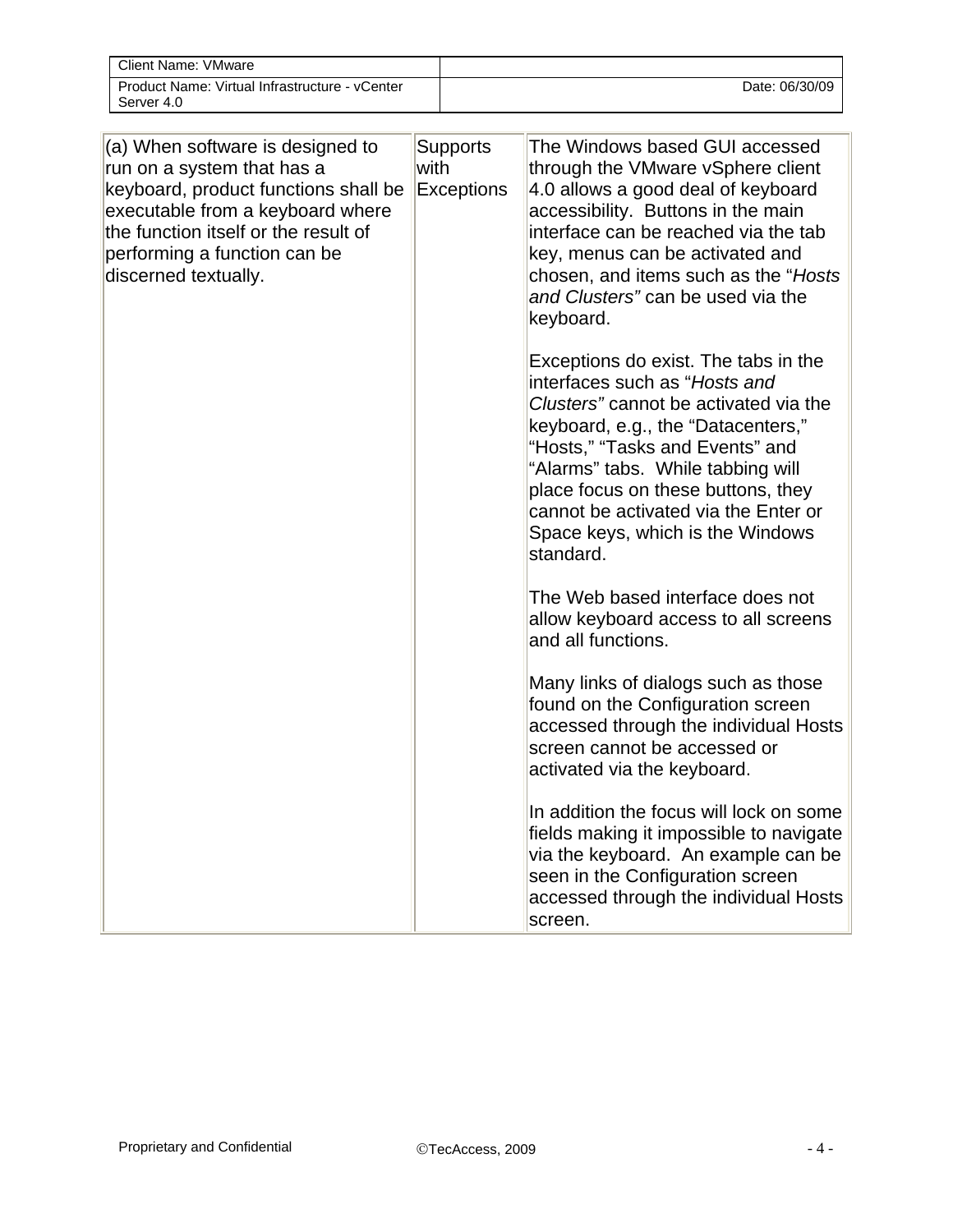| Client Name: VMware                                          |                |
|--------------------------------------------------------------|----------------|
| Product Name: Virtual Infrastructure - vCenter<br>Server 4.0 | Date: 06/30/09 |

| (b) Applications shall not disrupt or<br>disable activated features of other<br>products that are identified as<br>accessibility features, where those<br>features are developed and<br>documented according to industry<br>standards. Applications also shall<br>not disrupt or disable activated<br>features of any operating system<br>that are identified as accessibility<br>features where the application<br>programming interface for those<br>accessibility features has been<br>documented by the manufacturer of<br>the operating system and is<br>available to the product developer. | <b>Supports</b><br>with<br><b>Exceptions</b> | Virtual Infrastructure - vCenter Server<br>4.0 does interrupt or disable assistive<br>technology or assistive technology<br>features.<br>This is true for the web based<br>interface as well.<br>See 1194.21 (a)                                                                                                                                                                                                                                                                                                                                                                                                                                                                                                                                                                                                              |
|---------------------------------------------------------------------------------------------------------------------------------------------------------------------------------------------------------------------------------------------------------------------------------------------------------------------------------------------------------------------------------------------------------------------------------------------------------------------------------------------------------------------------------------------------------------------------------------------------|----------------------------------------------|-------------------------------------------------------------------------------------------------------------------------------------------------------------------------------------------------------------------------------------------------------------------------------------------------------------------------------------------------------------------------------------------------------------------------------------------------------------------------------------------------------------------------------------------------------------------------------------------------------------------------------------------------------------------------------------------------------------------------------------------------------------------------------------------------------------------------------|
| . (c) A well-defined on-screen<br>indication of the current focus shall<br>be provided that moves among<br>interactive interface elements as the<br>input focus changes. The focus shall<br>be programmatically exposed so<br>that Assistive Technology can track<br>focus and focus changes.                                                                                                                                                                                                                                                                                                     | <b>Supports</b><br>with<br><b>Exceptions</b> | Assistive technology can track focus<br>changes and determine what<br>interactive interface element has the<br>current focus in many cases. Focus<br>can also be tracked visually in some<br>cases.<br>However, the focus moves to areas<br>without text displayed on the screen<br>and they will be read aloud by screen<br>readers and do not represent items on<br>the screen. An example of this is on<br>the Configuration screen accessed<br>through the individual Hosts screen.<br>In addition the focus can become<br>locked on the screen. An example of<br>this is the locking of the focus on<br>selected screens such as the<br>Configuration screen.<br>The Web based interface does not<br>allow keyboard access to all screens<br>and all functions and can lock on the<br>screen.<br>See 1194.21 (a) and (b) |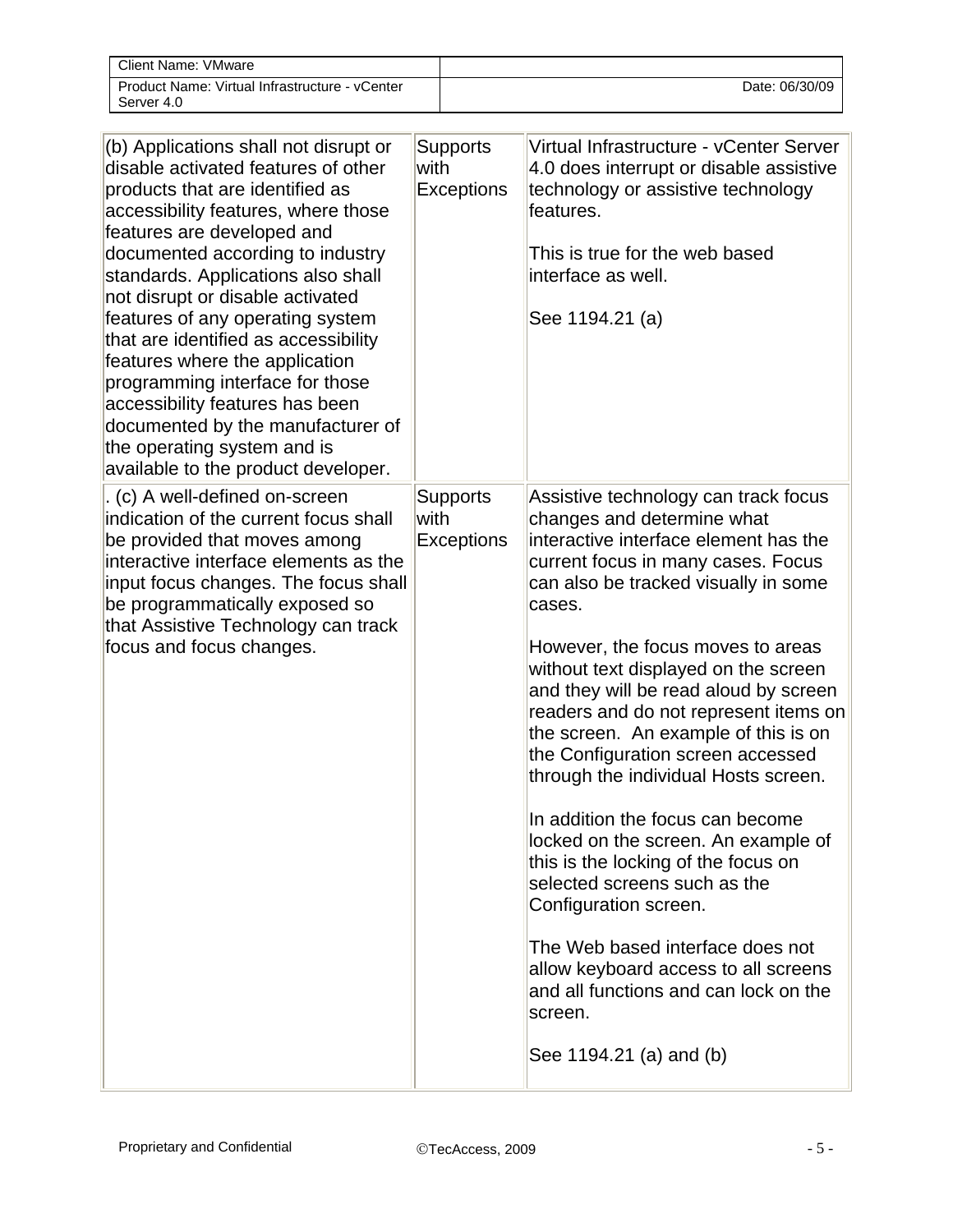| <b>Client Name: VMware</b>                                   |                |
|--------------------------------------------------------------|----------------|
| Product Name: Virtual Infrastructure - vCenter<br>Server 4.0 | Date: 06/30/09 |

| (d) Sufficient information about a<br>user interface element including the<br>identity, operation and state of the<br>element shall be available to<br>Assistive Technology. When an<br>image represents a program<br>element, the information conveyed<br>by the image must also be available<br>in text. | Supports<br>with<br><b>Exceptions</b>        | Many controls have sufficient<br>information for identifying them<br>including name, role, state and value<br>information provided through<br>Microsoft Active Accessibility (MSAA).<br>However, controls do exist that do not<br>have identifying information that<br>assistive technology can use. |
|------------------------------------------------------------------------------------------------------------------------------------------------------------------------------------------------------------------------------------------------------------------------------------------------------------|----------------------------------------------|------------------------------------------------------------------------------------------------------------------------------------------------------------------------------------------------------------------------------------------------------------------------------------------------------|
| (e) When bitmap images are used to<br>identify controls, status indicators, or<br>other programmatic elements, the<br>meaning assigned to those images<br>shall be consistent throughout an<br>application's performance.                                                                                  | Supports                                     | Image meaning is consistent.                                                                                                                                                                                                                                                                         |
| (f) Textual information shall be<br>provided through operating system<br>functions for displaying text. The<br>minimum information that shall be<br>made available is text content, text<br>input caret location, and text<br>attributes.                                                                  | <b>Supports</b><br>with<br><b>Exceptions</b> | Text is available through the operating<br>system and assistive technology can<br>read it in many cases, however there<br>are examples when text is not being<br>read or provided through operating<br>system functions.<br>See 1194.21 (d)                                                          |
| (g) Applications shall not override<br>user selected contrast and color<br>selections and other individual<br>display attributes.                                                                                                                                                                          | <b>Supports</b><br>with<br><b>Exceptions</b> | Virtual Infrastructure - vCenter Server<br>4.0 does not honor or extend all<br>Windows high contrast or large font<br>settings.<br>See Example in Deliverable<br>Document                                                                                                                            |
| (h) When animation is displayed, the Not<br>information shall be displayable in at Applicable<br>least one non-animated presentation<br>mode at the option of the user.                                                                                                                                    |                                              | Animation is not used.                                                                                                                                                                                                                                                                               |
| (i) Color coding shall not be used as<br>the only means of conveying<br>information, indicating an action,<br>prompting a response, or<br>distinguishing a visual element.                                                                                                                                 | Supports<br>with<br>exceptions               | The page tabs are displayed in a dark<br>grey and the currently selected tab is<br>white without any text equivalent.                                                                                                                                                                                |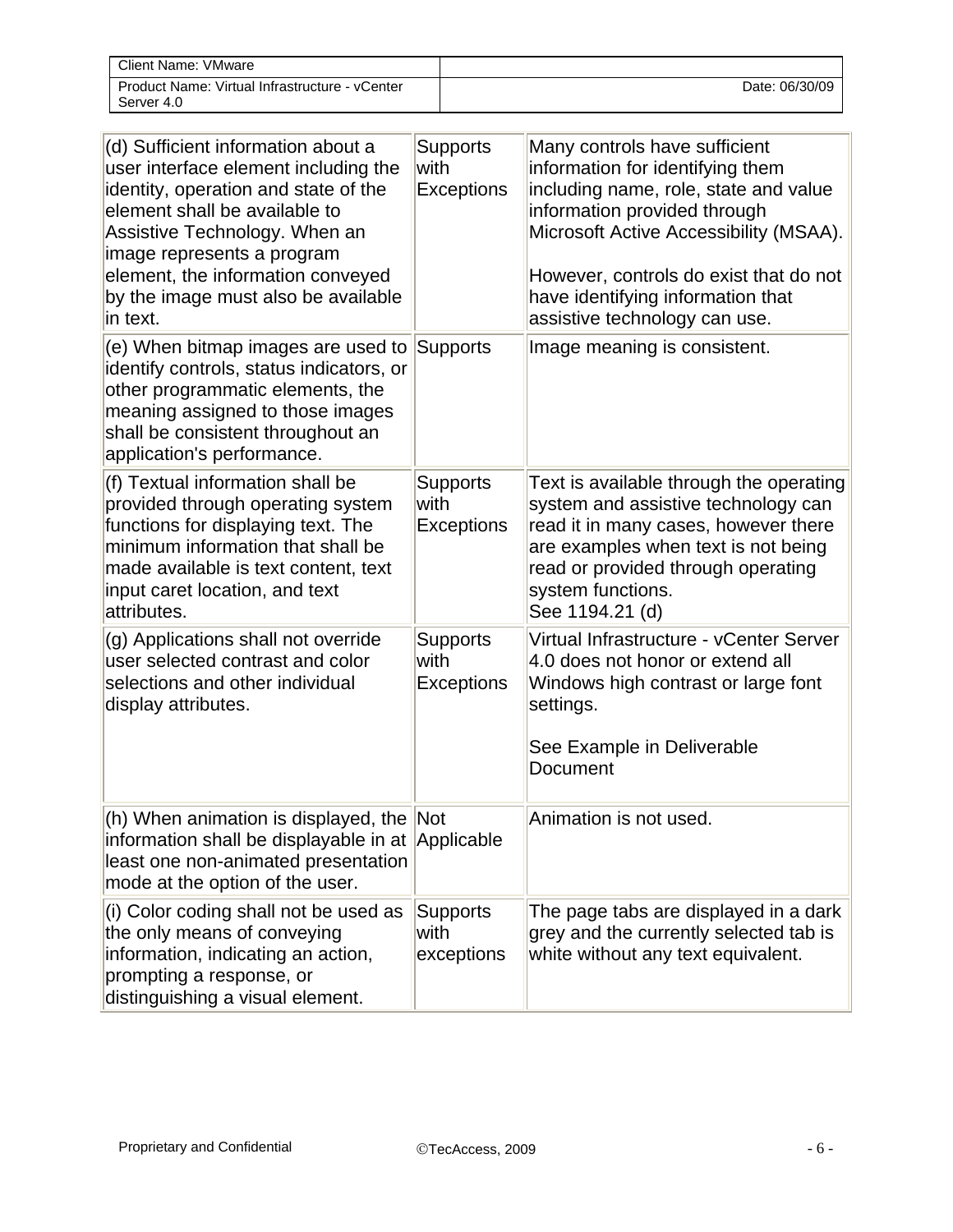| Client Name: VMware                                          |                |
|--------------------------------------------------------------|----------------|
| Product Name: Virtual Infrastructure - vCenter<br>Server 4.0 | Date: 06/30/09 |

| (i) When a product permits a user to<br>adjust color and contrast settings, a<br>variety of color selections capable of<br>producing a range of contrast levels<br>shall be provided.                                                                            | Not<br>Applicable                            | The Windows based GUI accessed<br>through the VMware vSphere client<br>4.0 does not permit a user to adjust<br>color or contrast settings.                                                                                                                                                                                                                                                                                                                                              |
|------------------------------------------------------------------------------------------------------------------------------------------------------------------------------------------------------------------------------------------------------------------|----------------------------------------------|-----------------------------------------------------------------------------------------------------------------------------------------------------------------------------------------------------------------------------------------------------------------------------------------------------------------------------------------------------------------------------------------------------------------------------------------------------------------------------------------|
| (k) Software shall not use flashing or<br>blinking text, objects, or other<br>elements having a flash or blink<br>frequency greater than 2 Hz and<br>lower than 55 Hz.                                                                                           | Supports                                     | Blinking and flashing does not occur<br>in the prohibited range.                                                                                                                                                                                                                                                                                                                                                                                                                        |
| (I) When electronic forms are used,<br>the form shall allow people using<br>Assistive Technology to access the<br>information, field elements, and<br>functionality required for completion<br>and submission of the form,<br>including all directions and cues. | <b>Supports</b><br>with<br><b>Exceptions</b> | Many controls have sufficient<br>information for identifying them<br>including name, role, state and value<br>information provided through<br>Microsoft Active Accessibility (MSAA).<br>Some controls which are links or<br>buttons are not identified as<br>interactive interface elements through<br>the Role property of MSAA.<br>An example of this is some of the links<br>under the "Hardware" and "Software"<br>sections of the Configuration screen.<br>See 1194.21 (d) and (f) |

| 1194.22 Web-based Internet information and applications |                        |                                 |
|---------------------------------------------------------|------------------------|---------------------------------|
| <b>Criteria</b>                                         | Supporting<br>Features | <b>Remarks and explanations</b> |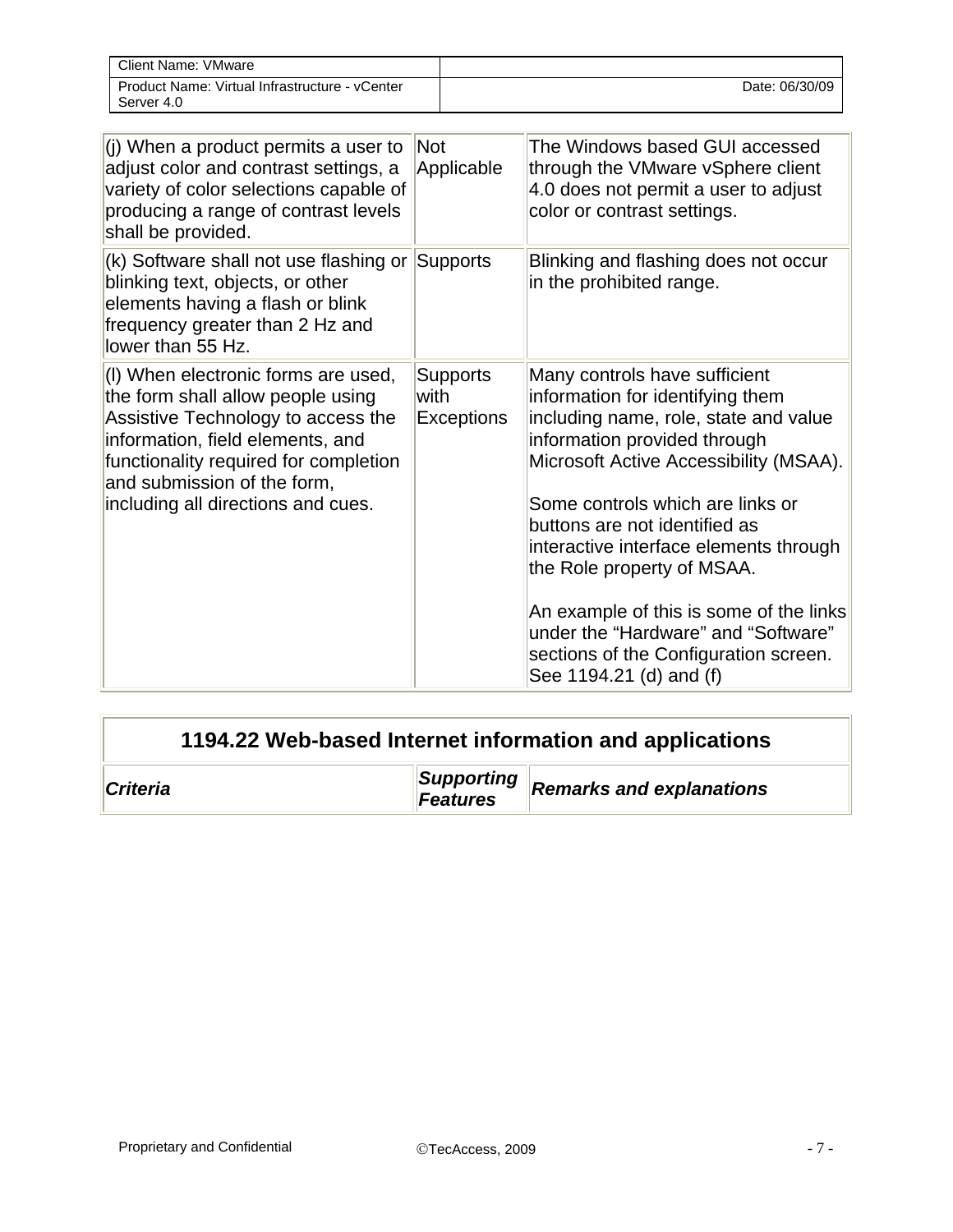| Client Name: VMware                                          |                |
|--------------------------------------------------------------|----------------|
| Product Name: Virtual Infrastructure - vCenter<br>Server 4.0 | Date: 06/30/09 |

| (a) A text equivalent for every non-<br>text element shall be provided (e.g.,<br>via "alt", "longdesc", or in element<br>content).                                       | <b>Supports</b><br>with<br>exceptions | Not all images which convey<br>important information have Alt<br>attributes. When accessed through<br>the Virtual Infrastructure - VI Web<br><b>Access Client 4.0.</b><br>For example, some images are<br>background images which are linked<br>and do not have alt attributes or title<br>tags on the images or links<br>Images that images that appear to be<br>spacer images also do not have alt<br>tags or text equivalents. |
|--------------------------------------------------------------------------------------------------------------------------------------------------------------------------|---------------------------------------|-----------------------------------------------------------------------------------------------------------------------------------------------------------------------------------------------------------------------------------------------------------------------------------------------------------------------------------------------------------------------------------------------------------------------------------|
| (b) Equivalent alternatives for any<br>multimedia presentation shall be<br>synchronized with the presentation.                                                           | <b>Not</b><br>Applicable              | No Multimedia is present.                                                                                                                                                                                                                                                                                                                                                                                                         |
| (c) Web pages shall be designed so<br>that all information conveyed with<br>color is also available without color,<br>for example from context or markup.                | <b>Supports</b>                       | Color is not used as a sole means of<br>conveying information.                                                                                                                                                                                                                                                                                                                                                                    |
| (d) Documents shall be organized so<br>they are readable without requiring<br>an associated style sheet.                                                                 | Does not<br>Support                   | When Style Sheets are disabled the<br>page is not usable.                                                                                                                                                                                                                                                                                                                                                                         |
| (e) Redundant text links shall be<br>provided for each active region of a<br>server-side image map.                                                                      | <b>Not</b><br>Applicable              | Server-side image maps are not<br>used.                                                                                                                                                                                                                                                                                                                                                                                           |
| (f) Client-side image maps shall be<br>provided instead of server-side<br>image maps except where the<br>regions cannot be defined with an<br>available geometric shape. | <b>Not</b><br>Applicable              | Client-side image maps are not used.                                                                                                                                                                                                                                                                                                                                                                                              |
| (g) Row and column headers shall<br>be identified for data tables.                                                                                                       | Does not<br>support                   | Header cells are not denoted using<br>TH tags for data tables, e.g., the topic<br>"VMware Infrastructure Client Window<br>> Menu Bar."                                                                                                                                                                                                                                                                                            |
| (h) Markup shall be used to<br>associate data cells and header cells<br>for data tables that have two or more<br>logical levels of row or column<br>headers.             | <b>Not</b><br>Applicable              | Data tables with two or more logical<br>levels are not present.                                                                                                                                                                                                                                                                                                                                                                   |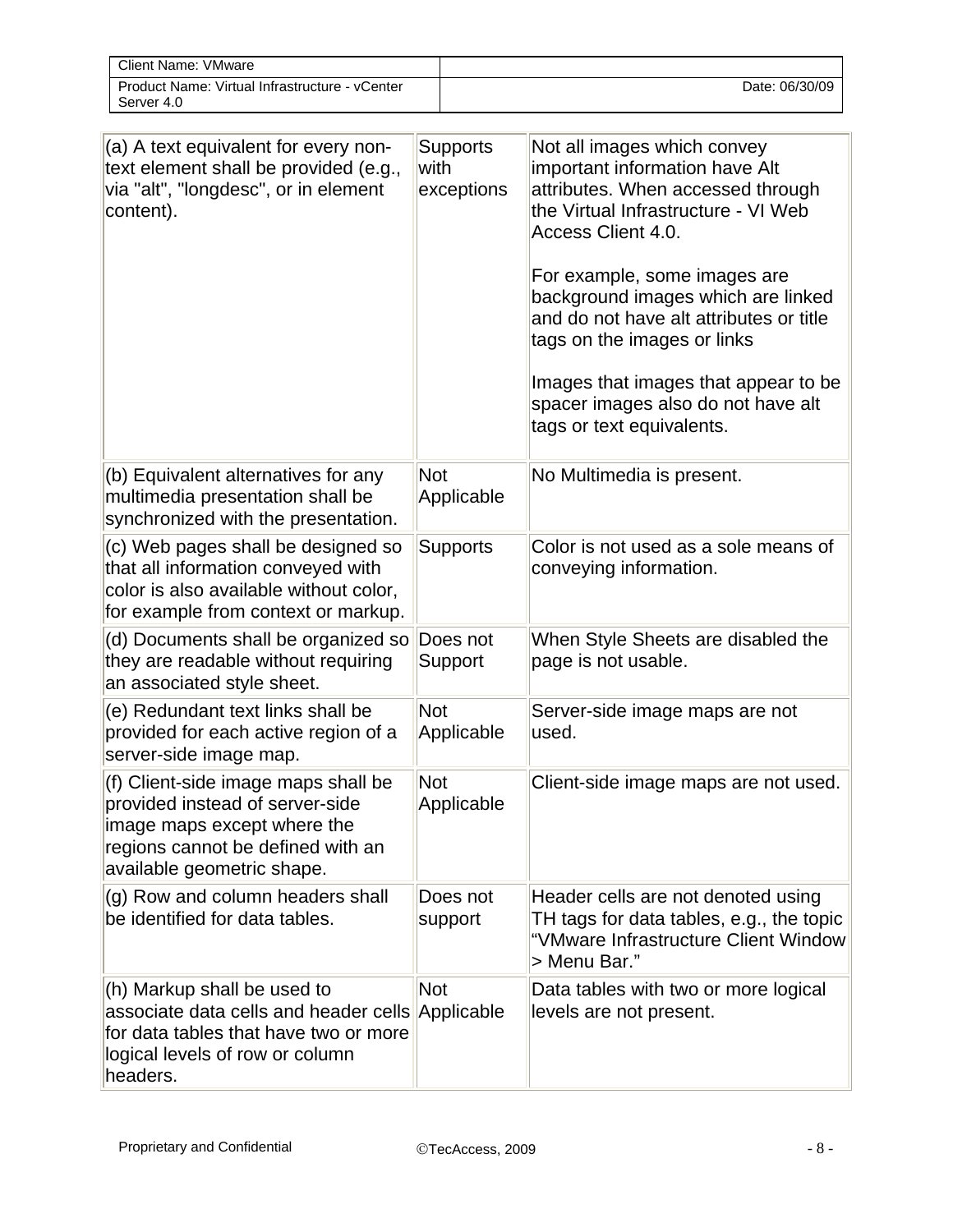| <b>Client Name: VMware</b>                                   |                |
|--------------------------------------------------------------|----------------|
| Product Name: Virtual Infrastructure - vCenter<br>Server 4.0 | Date: 06/30/09 |

| (i) Frames shall be titled with text<br>that facilitates frame identification<br>and navigation                                                                                                                                                                                                                          | Does Not<br>Support                          | Iframes are used but do not have<br>meaningful identification such as title<br>tags.            |
|--------------------------------------------------------------------------------------------------------------------------------------------------------------------------------------------------------------------------------------------------------------------------------------------------------------------------|----------------------------------------------|-------------------------------------------------------------------------------------------------|
| (j) Pages shall be designed to avoid<br>causing the screen to flicker with a<br>frequency greater than 2 Hz and<br>lower than 55 Hz.                                                                                                                                                                                     | <b>Supports</b>                              | Flickering does not occur in the<br>prohibited range.                                           |
| (k) A text-only page, with equivalent<br>information or functionality, shall be<br>provided to make a web site comply<br>with the provisions of this part, when<br>compliance cannot be accomplished<br>in any other way. The content of the<br>text-only page shall be updated<br>whenever the primary page<br>changes. | Not<br>Applicable                            |                                                                                                 |
| (I) When pages utilize scripting<br>languages to display content, or to<br>create interface elements, the<br>information provided by the script<br>shall be identified with functional text<br>that can be read by Assistive<br>Technology.                                                                              | <b>Supports</b><br>with<br><b>Exceptions</b> | Not all Interfaces are keyboard<br>accessible or readable.<br>See 1194.21(a), (b), (c), and (d) |
| (m) When a web page requires that<br>an applet, plug-in or other<br>application be present on the client<br>system to interpret page content, the<br>page must provide a link to a plug-in<br>or applet that complies with<br>§1194.21(a) through (I).                                                                   | <b>Not</b><br>Applicable                     |                                                                                                 |
| (n) When electronic forms are<br>designed to be completed on-line,<br>the form shall allow people using<br>Assistive Technology to access the<br>information, field elements, and<br>functionality required for completion<br>and submission of the form,<br>including all directions and cues.                          | <b>Not</b><br>Applicable                     |                                                                                                 |
| (o) A method shall be provided that<br>permits users to skip repetitive<br>navigation links.                                                                                                                                                                                                                             | Does not<br>Support                          | No Link is provided to move over<br>repetitive Navigation.                                      |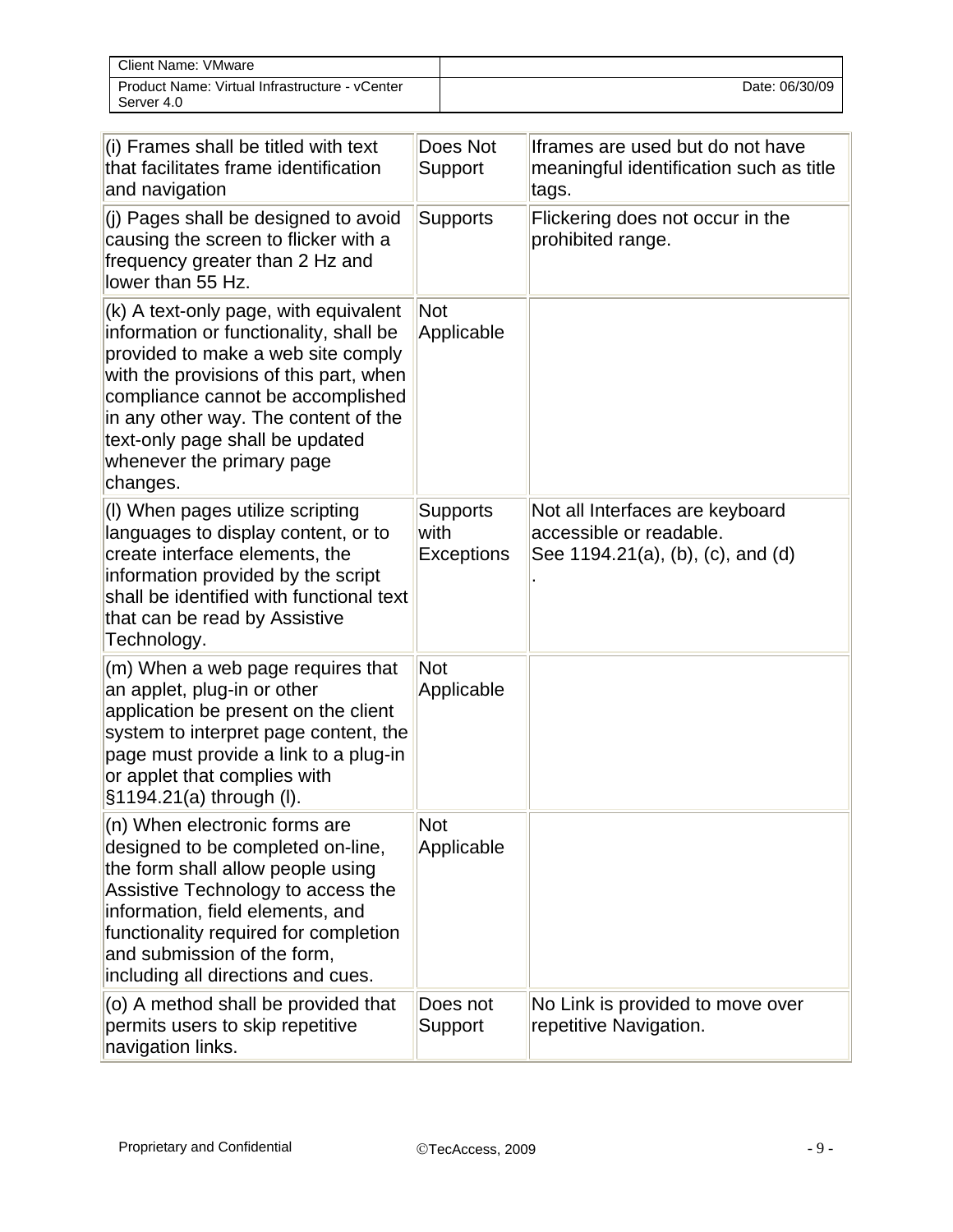| Client Name: VMware                                          |                |
|--------------------------------------------------------------|----------------|
| Product Name: Virtual Infrastructure - vCenter<br>Server 4.0 | Date: 06/30/09 |

| $\vert$ (p) When a timed response is<br>required, the user shall be alerted<br>and given sufficient time to indicate<br>more time is required. | Not<br>Applicable |  |
|------------------------------------------------------------------------------------------------------------------------------------------------|-------------------|--|
|------------------------------------------------------------------------------------------------------------------------------------------------|-------------------|--|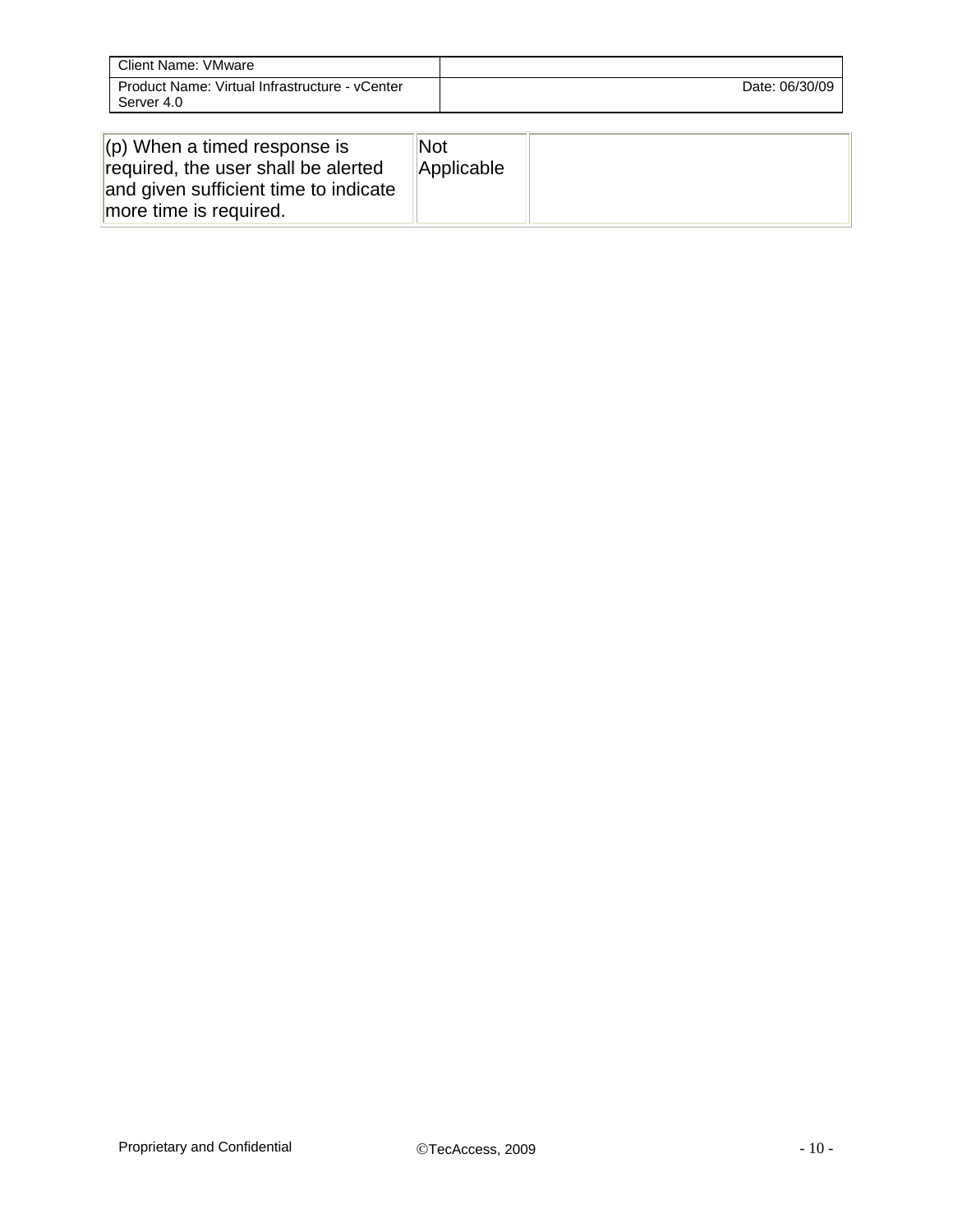| <b>Client Name: VMware</b>                                   |                |
|--------------------------------------------------------------|----------------|
| Product Name: Virtual Infrastructure - vCenter<br>Server 4.0 | Date: 06/30/09 |

| 1194.31 Functional performance criteria                                                                                                                                                                                                                                                                                             |                                       |                                                                                                                                                                                                                                                        |
|-------------------------------------------------------------------------------------------------------------------------------------------------------------------------------------------------------------------------------------------------------------------------------------------------------------------------------------|---------------------------------------|--------------------------------------------------------------------------------------------------------------------------------------------------------------------------------------------------------------------------------------------------------|
| <b>Criteria</b>                                                                                                                                                                                                                                                                                                                     | <b>Supporting</b><br><b>Features</b>  | <b>Remarks and explanations</b>                                                                                                                                                                                                                        |
| (a) At least one mode of operation<br>and information retrieval that does<br>not require user vision shall be<br>provided, or support for assistive<br>technology used by people who are<br>blind or visually impaired shall be<br>provided.                                                                                        | <b>Supports</b><br>with<br>Exceptions | Virtual Infrastructure - vCenter Server<br>4.0 has some limitations that do not<br>allow full support for screen reader<br>assistive technology. Please reference<br>the included 1194.21 and 1194.22<br>sections for specific details.                |
| (b) At least one mode of operation<br>and information retrieval that does<br>not require visual acuity greater than<br>20/70 shall be provided in audio and<br>enlarged print output working<br>together or independently, or<br>support for assistive technology<br>used by people who are visually<br>impaired shall be provided. | <b>Supports</b><br>with<br>exceptions | Screen magnifiers do work with Virtual<br>Infrastructure -<br>However the product does not honor<br>all Windows color and high contrast<br>settings and increased text size.<br>Please reference the included 1194.21<br>section for specific details. |
| (c) At least one mode of operation<br>and information retrieval that does<br>not require user hearing shall be<br>provided, or support for assistive<br>technology used by people who are<br>deaf or hard of hearing shall be<br>provided.                                                                                          | <b>Supports</b>                       | Hearing is not required.                                                                                                                                                                                                                               |
| (d) Where audio information is<br>important for the use of a product, at<br>least one mode of operation and<br>information retrieval shall be<br>provided in an enhanced auditory<br>fashion, or support for assistive<br>hearing devices shall be provided.                                                                        | Not<br>Applicable                     | Audio is not present.                                                                                                                                                                                                                                  |
| (e) At least one mode of operation<br>and information retrieval that does<br>not require user speech shall be<br>provided, or support for assistive<br>technology used by people with<br>disabilities shall be provided.                                                                                                            | <b>Supports</b>                       | User speech is not required.                                                                                                                                                                                                                           |

Īr

 $\overline{\phantom{a}}$